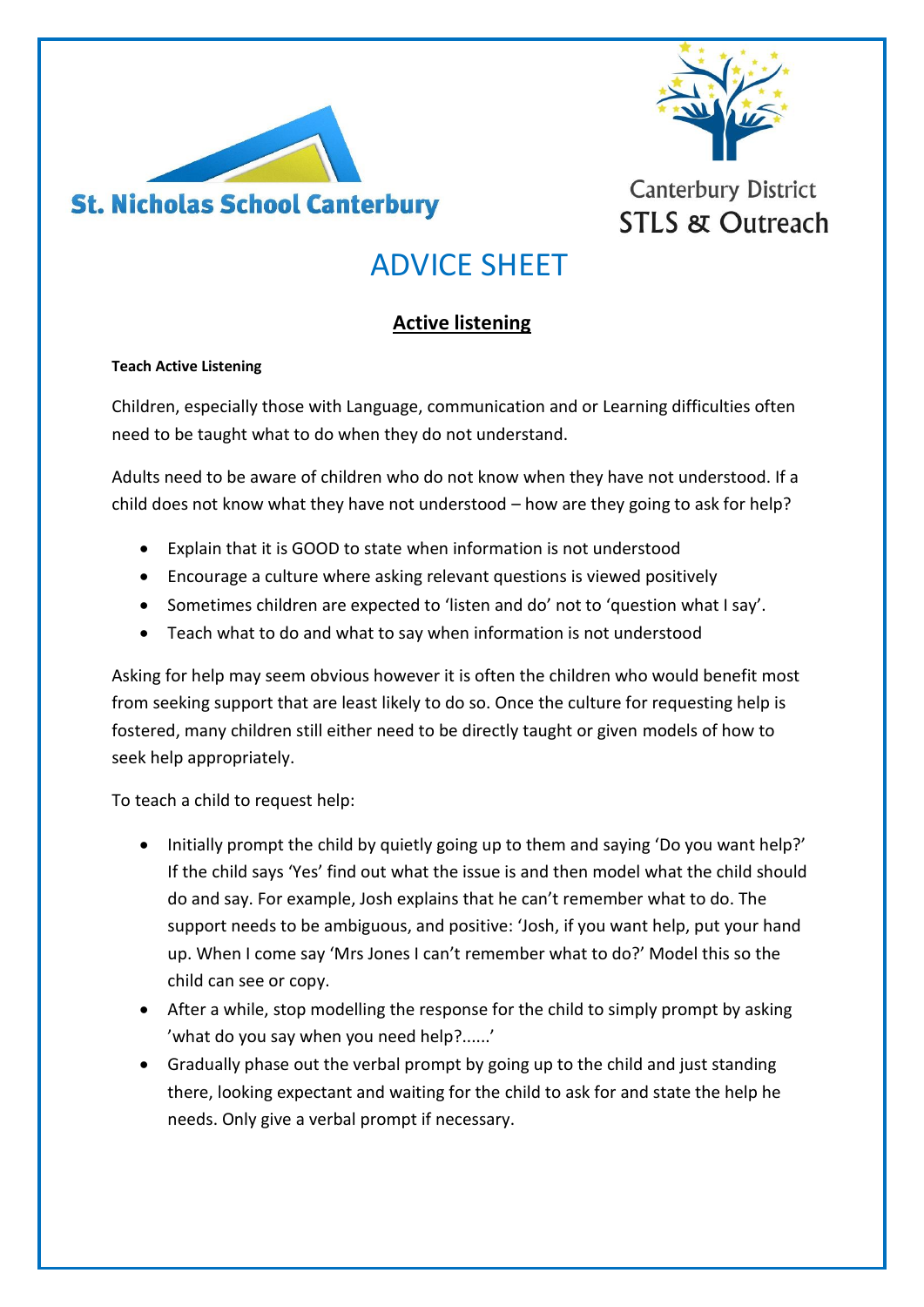



 Encourage the child not to say 'Mrs Jones I can't do it?' Encourage the child to identify and express the kind of help they need. Give accurate feedback so that the child can assess their progress towards being empowered to take responsibility for his own listening.

This can take a long time to achieve especially for a child with SLCN or Learning difficulties, but it is very important to adopt a whole school approach so that all the teaching staff are involved in empowering pupils.

#### **Practise active listening in structured situations**

Play 'Spot it'. Read a familiar story, but make silly mistakes e.g. give people/animals the wrong name, make them do silly things. Ask the children to put their hands up if they spot an error. Teach the children to identify the problem e.g. to ask 'what does balab mean?' Give constructive praise e.g. 'Good listening! You spotted the mistake and asked me what the word was'.

Once the children understand how to play 'Spot it' during a story, use this activity in other situations e.g. when giving information, directions or a plenary session. Warn them first though! Slip in a few words or words that are difficult to understand.

During other sessions, introduce other problems one at a time e.g. incomplete information**,**  too much information**,** vocabulary that is too difficult.

You may need to teach the children phrases to use to identify the problem.

Aim for the children to accurately spot and identify the problem i.e. put their hand up and in answer to 'Yes Michael, what is the problem?'….'please say that more slowly.'

Once they can identify single problems warn them that you are going to use several types of 'spot it together' e.g. some difficult words and some incomplete information.

#### **Barrier games**

Set up situations which encourage the 'listener' to practise seeking support/clarification. A simple way of providing a barrier is to place a large book on its side between the partners. Another technique is for the learners to sit back to back.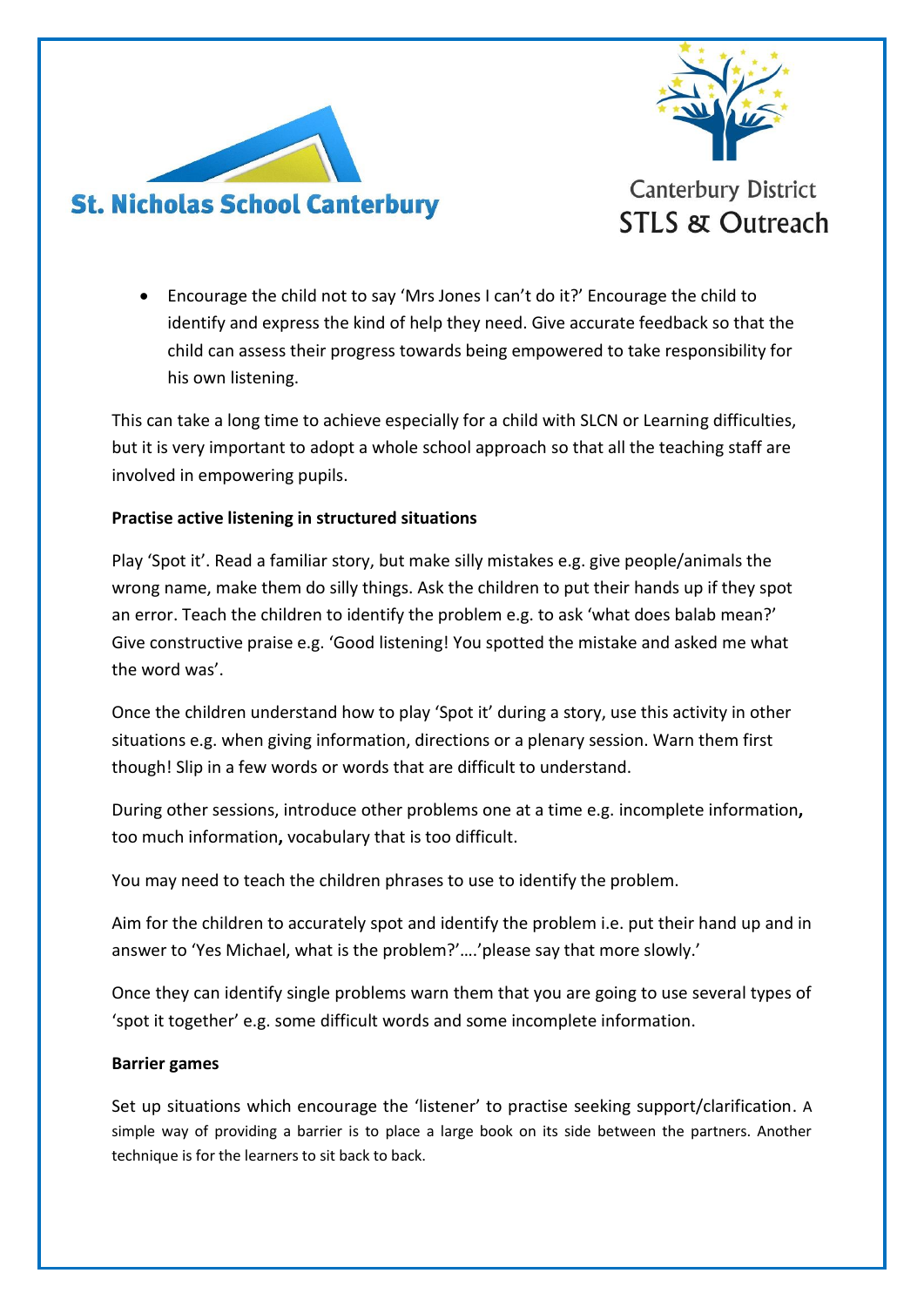



**STLS & Outreach** 

Barrier games can encourage learners to develop speaking and listening skills within the context of a curriculum topic and are a great way of providing an opportunity for purposeful communication with learners who can provide good models of language, and therefore good for EAL language development.

Ideas:

- 1. Two timelines, each with something different missing. Two pupils have to ask each other questions to find the missing information and complete the timeline.
- 2. Guess the shape/picture child A describes shape/picture to child B who has to guess from the description.
- Each player has an identical set of materials and background scenes. One player places an item or object onto their scene, giving specific and detailed verbal instructions to the other player about what object they are placing, where they



are placing it, and how they are placing it. The opposite player listens carefully and attempts to place the same object in the exact same place on their landscape or scene using only the verbal instructions that they were given (they are also allowed to ask questions for clarification). Repeat the two above steps until all items are placed. Then remove the barrier and compare.

#### **Visual support strategy – Red card, green card**

For a child who is reluctant to request support verbally -place a card, which is red one side, and green the other in front of each child. The child shows green for 'go' (I can do this) if he understands the task or red for 'stop' (I can't do this, I need help.)

Consider using cards on a key ring and adding a third, amber card for 'I'm having a go!'

If a child has indicated they need help by showing a red card, they should be encouraged to say what help they want rather than the supporting adult making the decision and giving the child the support they think is needed.

Alternatively, symbols can be used.